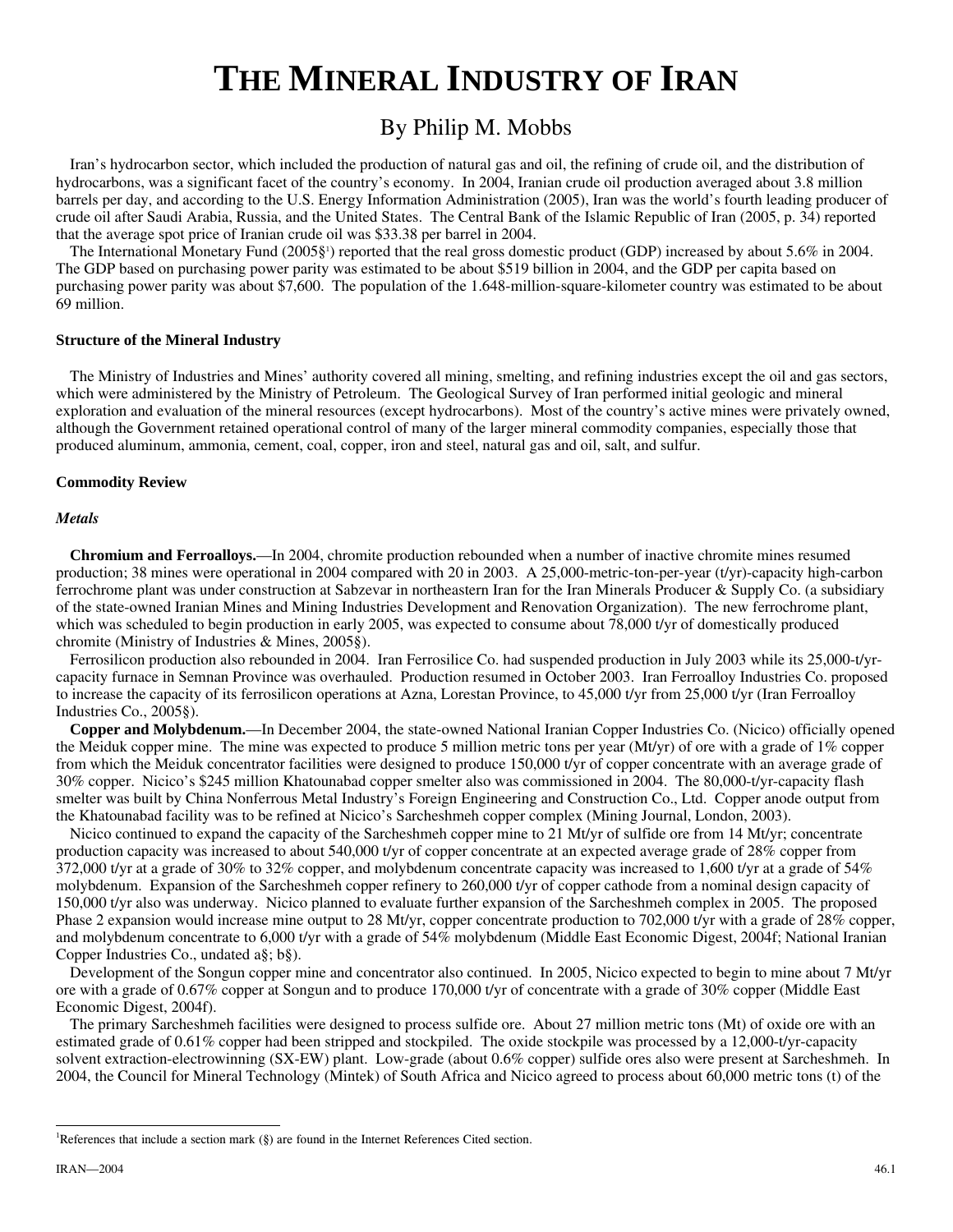low-grade sulfide ore in a heap bioleach project; the resultant copper-bearing solution would be processed by a new SX-EW plant (Council for Mineral Technology, 2004§).

Copper World J.S.P. Co. of Tehran produced electrolytic-tough-pitch and fire-refined-high-conductivity copper rod from copper scrap at its 36,000-t/yr-capacity plant. In 2004, the Outokumpu Group began construction of a 16,000-t/yr-continuous-casting system for Copper World (Outokumpu Group, 2004§).

**Gold.**—Much of the gold recovered in Iran was a byproduct of Nicico's Sarcheshmeh copper complex operations. Gold content of the copper ore was about 0.46 gram per metric ton (g/t). Additional gold ore was mined from the Mouteh Mine, the grade of which ranged from 2.5 to 4 g/t, and recovered from placer mines in the Neyshabour area (Iranian Mines and Mining Industries Development and Renovation Organization, 2005, p. 131).

Several gold exploration projects were underway; these included several prospects of Iran Mining Production & Supply Co., Persian Gold Plc. of the United Kingdom's exploration in the Takestan area, the evaluation of the Agh Darreh gold prospect in northwestern Iran by the Pouya Zarcan Agh Darreh Co. joint venture, Rio Tinto plc's work on the Sari Gunay project in Kordestan Province, and Zarmehr Gold Co. of Iran's work in Khorasan Province. The Geological Survey of Iran also evaluated several gold exploration prospects in 2004.

**Iron and Steel.**—The Government controlled much of the Iranian steel sector. At yearend 2003, six steel mills were privately owned. Another 11 small private steel mills, which were designed to produce a total of about 1.7 Mt/yr, were commissioned in 2004. A 1.6-Mt/yr hot-strip rolling mill was under construction in Rasht, Gilan Province, for Semnan Rolling & Tube Mills Co. The mill was expected to be operational in early 2005. The Government proposed to divest 50% of its interest in Isfahan Steel Mills, Khuzestan Steel Co., and Mobarekeh Steel Co. All three companies were subsidiaries of National Iranian Steel Co. (Metal Bulletin, 2004; Iran Daily, 2004i§; Tehran Times, 2005§).

**Zinc.**—In December, Mehdiabad Zinc Co. began a bankable feasibility study of the Mehdiabad zinc project. The owners proposed to produce zinc metal from a 160,000-t/yr-capacity zinc plant, which would process the deposit's oxide ore, and a 340,000-t/yrcapacity zinc plant, which would process sulfide ore (Union Resources Ltd. 2004).

#### *Mineral Fuels*

**Natural Gas.**—The Government proposed to increase Iranian natural gas production capacity to 300 billion cubic meters per year by 2014 from about 140 billion cubic meters per year in 2004. Most of the new production was to come from the offshore South Pars Field, which was the Iranian portion of Qatar's offshore North Field. A significant volume of natural gas produced onshore was reinjected into onshore oil reservoirs for pressure maintenance and to enhance recovery operations. Construction of infrastructure to capture the associated gas produced from offshore oilfields continued. Flaring of natural gas associated with offshore oil production in the Kharg and the Sirri regions was expected to end by 2008 (Iran Daily, 2004g§; h§).

The 25-million-cubic-meter-per-day Phase 1 gas plant of the multi-phase South Pars development project was inaugurated at Bandar Assaluyeh in 2004. Initial natural gas production from two offshore platforms, which were part of Phases 4 and 5 of the South Pars project, began in 2004. Completion of Phases 4 and 5 of the South Pars project, which included another gas plant at Bandar Assaluyeh, was expected in 2005. The annual output of the South Pars Phase 4 and 5 gas plant was expected to include about 1.05 Mt of liquefied petroleum gas, 145,000 t of sulfur, and 80,000 barrels of natural gas liquids (Iran Daily, 2004c§; f§; Rigzone.com, 2004§).

In 2004, Turkey again requested that the price of natural gas, which it imported from Iran under a long-term contract, be renegotiated. Iran concluded natural gas export negotiations with Armenia, which contracted to purchase 36 billion cubic meters of gas over a 20-year term. The construction of a 140-kilometer gas pipeline, which would link Armenia and Iran, began in November. The 1.1-billion-cubic-meter-per-year-capacity pipeline was expected to be completed in 2007. An expansion of the line to 2.3 billion cubic meters per year was proposed to be completed in 2019 (Dow Jones Newswires, 2004§).

Iran continued negotiations on natural gas exports to India, Kuwait, Pakistan, and the United Arab Emirates. Negotiations with Russia, Turkey, and Ukraine that covered the export of natural gas to Europe were proposed. In addition to the natural gas pipelines, several other natural gas export projects were under study; these included gas-to-liquids and liquefied natural gas (LNG) plants.

Economic evaluation of the 10-Mt/yr-capacity Pars LNG project, which was a venture of National Iranian Gas Export Co. [a subsidiary of state-owned National Iranian Oil Co. (NIOC)], Petroliam Nasional Bhd. (Petronas) of Malaysia, and Total S.A. of France, was expected to begin in 2005. The 10-Mt/yr-capacity Persian LNG project, which was a venture of NIOC, Repsol YPF S.A. of Spain, and the Royal Dutch/Shell Group, also was under study. In 2004, China agreed to purchase LNG from the proposed twotrain 5-Mt/yr-capacity NIOC LNG project. Plans for the NIOC LNG projected that the initial LNG train would be operational in 2008 and the second, by 2013 (Middle East Economic Digest, 2004b; c).

Iran also imported about 10 million cubic meters per day of natural gas from Turkmenistan for use in northeastern Iran (Iran Daily, 2004b§).

**Petroleum.**—In response to higher international petroleum demand, Iranian production again increased, to about 1.4 billion barrels per year in 2004. The Government expected that the annual national oil production capacity would be increased to about 1.6 billion barrels by early 2005. Foreign direct investment in the oil sector for the fourth development plan (2005 to 2010) was expected to be about \$31 billion. The Government also proposed to start up an oil trading facility, which would compete with the International Petroleum Exchange in London and the New York Mercantile Exchange, Inc (NYMEX) in New York. The Tehran oil exchange, which was expected to trade delivery and futures contracts for crude oil, petrochemicals, and refined petroleum products, was expected to be operational in 2006 (Middle East Economic Digest, 2004e; Iran Daily, 2004a§; Iranmania, 2004§).

As part of the Caspian Republics Oil Swap (CROS) program, which was inaugurated in April 2004, crude oil from Kazakhastan and Tukmenistan was shipped to Neka, Iran, and transported to the Tabriz and the Tehran oil refineries via the 170,000-barrel-per-day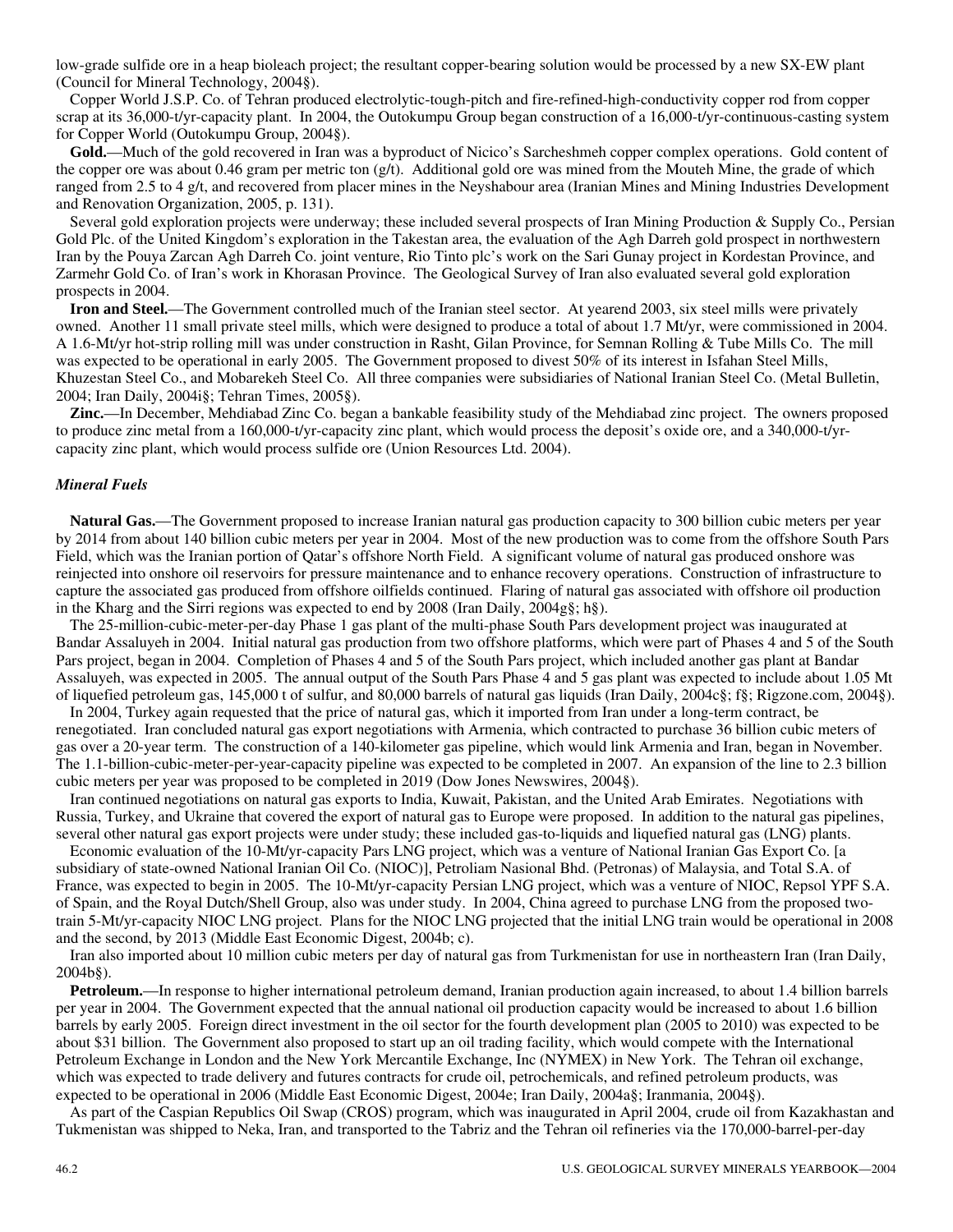(bbl/d)-capacity Neka-Rey oil pipeline. An equivalent amount of Iranian oil was then shipped from oil ports in southern Iran for the Kazak and Turkmen companies. By late 2004, the CROS program suffered a temporary setback caused by widening pricing differences between the lighter Caspian crudes and the heavier Iran exports, when light Caspian oil was shipped to Europe, bypassing Iran (Agence France Presse, 2004§; Platts, 2004§).

In late 2004, the National Iranian Oil Refining & Distribution Co. (NIORDC) cancelled the proposed \$500 million upgrade of the Tabriz and the Tehran oil refineries that was associated with the CROS program. The state-owned National Oil Engineering and Construction Co. considered building an additional crude oil refinery in northern Iran or reconfiguring existing refineries in Arak and Isfahan to refine surplus crude oil received under the CROS program. Iran's nine state-owned oil refineries were unable to meet domestic demand for motor vehicle fuels, which resulted in the country's importation of about 48 million barrels of gasoline in 2004. To address the increasing domestic fuel demand, which continued to outpace Government projections, and to meet European fuel quality standards, NIORDC proposed to build new refineries, to expand the production capacity of the Arak refinery to 250,000 bbl/d from 150,000 bbl/d, and to rehabilitate the Abadan, the Bandar Abbas, the Isfahan, and the Lavan Island refineries. In the past 5 years, the private sector has obtained permits to build 17 oil refineries; none of these refineries, however, has proved to be economical to construct (Middle East Economic Digest, 2004a; d; g; h; 2005; Iran Daily, 2004d§; e§).

The \$70 million renovation at Bandar Abbas included expansion of the production capacity of both of the facilities' two crude distillation units to 160,000 bbl/d from 116,000 bbl/d and the installation of a new liquefied petroleum gas (LPG) recovery unit. NIORDC also began to evaluate the feasibility of expanding the Bandar Abbas refinery to 640,000 bbl/d. The proposed replacement of a fluid catalytic converter at the Isfahan refinery was expected to cost \$1.5 billion, and the \$40 million renovation of the Lavan Island refinery would include the installation of a new LPG unit (Middle East Economic Digest, 2004a; d; h).

In February, the Iraqi Oil Ministry reported that it was evaluating an Iranian proposal to build a 10-kilometer 250,000- to 350,000 bbl/d-capacity oil pipeline between Abadan, Iran, and Basra, Iraq (Hafidh, 2004§).

Additional coverage of the natural gas and petroleum industry of Iran is available from the U.S. Energy Information Administration (2005§).

#### **Outlook**

The Government's continued development of the nuclear reactor at Bushehr adversely affected the country's international relations. The stated objective of providing low-cost nuclear-powered electrical energy to the domestic Iranian market, which would allow natural gas and oil to be exported for income instead of burned for fuel in Iran, was overshadowed by international concern about the potential for the development of nuclear weapons in Iran.

More than 60% of Iranian oil production was exported in 2004. Oil production was expected to increase to supply domestic and international demand. The Government profited from the windfall as international oil prices remained at higher-than-expected levels. The state-owned oil companies were expected to continue to increase offshore and onshore petroleum exploration efforts, which would be supplemented in the future by funding and work by international firms. The development of identified natural gas and oil resources was expected to continue, subject to limitations imposed by the economic sanctions of the United States, which prohibited companies and persons from the United States from performing services or supplying goods or technology that would benefit the Iranian oil industry. With only 18 of the proposed 28 segments of the South Pars natural gas development project started, the project was expected to continue for a number of years. New construction and renovation of existing oil refineries was expected to begin during the next 5-year plan (2005 to 2010).

Unlike many oil-dominated economies, Iran had diversified its oil-based economy. Numerous development or expansion projects were underway in the metals sector, especially in the aluminum, copper, ferroalloys, gold, iron and steel, and zinc industries. In the industrial minerals sector, development or expansion projects in the cement, magnesium, potash, and stone industries also were expected to be completed in the next 5 years.

#### **References Cited**

Central Bank of the Islamic Republic of Iran, 2005, Annual review—1383—(2004/05): Tehran, Iran, Central Bank of the Islamic Republic of Iran, 75 p.

Iranian Mines and Mining Industries Development and Renovation Organization, 2005, Mines & mining in Iran: Tehran, Iran, Iranian Mines and Mining Industries Development and Renovation Organization, 195 p.

Metal Bulletin, 2004, Opening up Iran: Metal Bulletin, no. 8871, December 6, p. 8-11.

Middle East Economic Digest, 2004a, Bids due for Bandar Abbas upgrade: Middle East Economic Digest, v. 48, no. 12, March 19, p. 10.

Middle East Economic Digest, 2004b, Chinese enter LNG fray with NIOC deal: Middle East Economic Digest, v. 48, no. 13, March 26, p. 16.

Middle East Economic Digest, 2004c, FEED launch for integrated Pars LNG scheme: Middle East Economic Digest, v. 48, no. 50, December 10, p. 12.

Middle East Economic Digest, 2004d, Isfahan revamp kickstarts refinery upgrade: Middle East Economic Digest, v. 48, no. 18, April 30, p. 12.

Middle East Economic Digest, 2004e, New reserves boost quota claims: Middle East Economic Digest, v. 48, no. 28, July 9, p. 11.

Middle East Economic Digest, 2004f, Nicico plans expansion study: Middle East Economic Digest, v. 48, no. 50, December 10, p. 23.

Middle East Economic Digest, 2004g, NIORDC cancels Tehran and Tabriz upgrades: Middle East Economic Digest, v. 48, no. 52, December 24, p. 16.

Middle East Economic Digest, 2004h, Six price refinery upgrade: Middle East Economic Digest, v. 48, no. 26, June 25, p. 12.

Middle East Economic Digest, 2005, Interest called for Arak refinery: Middle East Economic Digest, v. 49, no. 1, January 7, p. 10.

Mining Journal, London, 2003, Meydouk progresses concentrator: Mining Journal, v. 340, no. 8721, January 31, p. 75.

Union Resources Ltd. 2004, Australia's Union Resources starts feasibility study on Iranian zinc deposit: Brisbane, Australia, Union Resources Ltd., December 9, 1 p. U.S. Energy Information Administration, 2005, Table 11—World crude oil production, in Monthly Energy Review: Washington, DC, U.S. Energy Information

Administration, July, p. 150-151.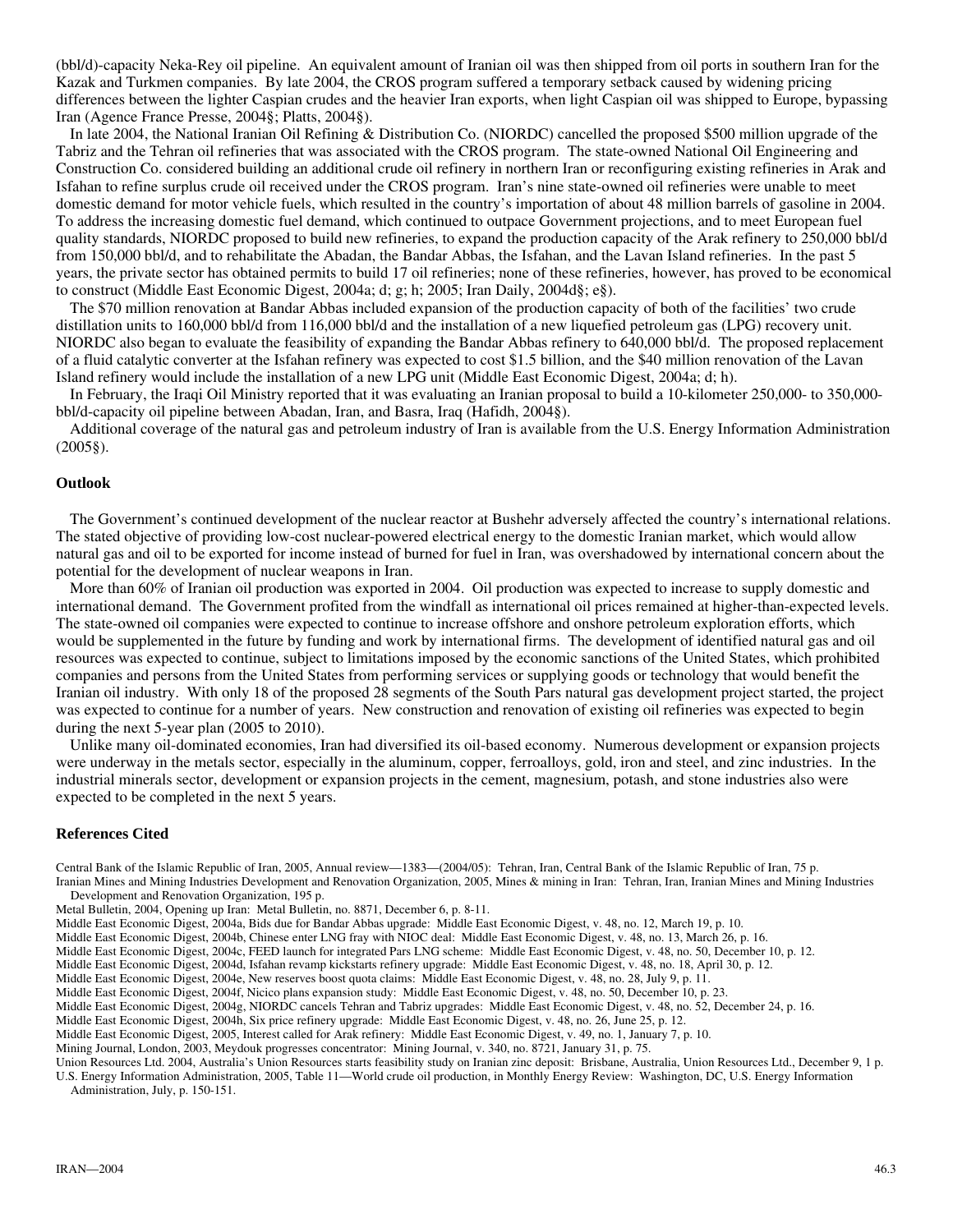## **Internet References Cited**

Agence France Presse, 2004 (November 14), Iranian oil swap with Caspian states hit by high prices of light crude, accessed November 15, 2004, at URL http://www.turkishpress.com/news.asp?ID=33674.

Council for Mineral Technology, 2004 (May 5), Mintek and NICICO to demonstrate copper heap bioleach process, accessed May 6, 2004, at URL http://www.mintek.co.za/info/newsreleases/nicico\_bioleach.htm.

Dow Jones Newswires, 2004 (December 1), Construction begins on gas pipeline from Iran to Armenia, accessed December 2, 2004, at URL http://www.slb.com/news.story.cfm?storyid=623120.

Hafidh, Hassan, Dow Jones Newswires, 2004 (February 18), Iraq mulling building 250,000 b/d oil pipeline with Iran, accessed February 18, 2004, at URL http://www.biz.yahoo.com/djus/040218/08288000427\_2.html.

International Monetary Fund, 2005 (September), Iran, World Economic Outlook Database, accessed September 30, 2005, via URL http://www.imf.org/external/pubs/ft/weo/2005/02/data/index.htm.

Iran Daily, 2004a (January 19), 4th plan projects \$81bn in oil revenues, accessed January 20, 2004, at URL http://www.iran-daily.com/1.

Iran Daily, 2004b (October 9), 10m cu.m of Turkmen gas imported daily, accessed October 11, 2004, via page 3—Domestic Economy, at URL http://www.irandaily.com/1383/2108/html/pdf.php.

Iran Daily, 2004c (July 25), 85% progress in South Pars project, accessed July 26, 2005, at URL http://www.iran-daily.com/daily.shtml.

Iran Daily, 2004d (January 19), Feasibility studies underway on northern refinery, accessed January 20, 2004, at URL http://www.iran-daily.com/1.

Iran Daily, 2004e (May 11), Is oil refining economical, accessed December 28, 2005, at URL http://www.iran-daily.com/1384/2271/html/focus.htm.

Iran Daily, 2004f (November 21), Khatami inaugurates South Pars 1 gas plant, accessed January 12, 2005, at URL http://www.iran-

daily.com/1383/2144/html/index.htm.

Iran Daily, 2004g (October 27), Major increase in gas production planned, accessed November 4, 2004, at URL http://www.iran-daily.com/1383/2124/html/pdf.php. Iran Daily, 2004h (September 23), Offshore gas burning will stop in 3 years, accessed September 22, 2004, at URL http://www.iran-daily.com/top.html.

Iran Daily, 2004i (November 25), SEC okays steel privatization initiative, accessed January 12, 2005, at URL http://www.iran-daily.com/1383/2148/html/economy.

Iran Ferroalloy Industries Co., 2005 (April 23), History of Iran Ferroalloy Industries Co., accessed December 19, 2005, at URL http://www.ferroazna.com/en/index.php. Iranmania, 2004 (December 28), Oil bourse closer to reality, accessed December 27, 2005, at URL

http://www.iranmania.com/News/ArticleView/Default.asp?NewsCode=28176&NewsKind=Business & Economy.

Ministry of Industries & Mines, 2005 (April 11), Sabzevar ferrochrome project to become operational tomorrow, accessed April 15, 2005, at URL http://www.intl.mim.gov/ir/news.aspx?ID2=807.

National Iranian Copper Industries Co., [undated] a, Sarcheshmeh concentrator, accessed December 20, 2005, at URL

http://www.nicico.ir/portal/Home/Default.aspx?CategoryID=dcf92413-44c7-4805-95d2-beb0b5939ed6.

National Iranian Copper Industries Co., [undated] b, Sarcheshmeh copper complex, accessed December 20, 2005, at URL http://www.nicico.com/sar-exp.htm. Outokumpu Group, 2004 (May 3), Outokumpu to deliver new copper rod plant in Iran, accessed January 24, 2005, at URL

http://www.outokumpu.com/pages/Page\_10801.aspx?mode=print.

Platts, 2004 (April 21), First phase of Iran Caspian oil swap deal to start in ten days—TV, accessed April 21, 2004, at URL

http://www.platts.com/Oil/News/2585448.xml?S=n.

Rigzone.com, 2004 (October 28), Eni begins production at South Pars gas field offshore Iran, accessed October 29, 2004, at URL http://www.rigzone.com/news/article.asp?a\_id=17640.

Tehran Times, 2005 (October 24), 4 private steel companies to come on stream this year, accessed October 26, 2005, via URL

http://www.tehrantimes.com/archives/Description.asp?Da=10/24/2005&Cat=9&Num=14.

U.S. Energy Information Administration, 2005 (March), Iran, Country Analysis Brief, accessed July 1, 2005, at URL http://www.eia.doe.gov/emeu/cabs/iran.html.

#### **Major Sources of Information**

Geological Survey of Iran P.O. Box 13185-1491 Tehran, Iran Internet: http://www.gsi-iran.org Ministry of Industries and Mines P.O. Box 1416 No. 248 Somayyeh Ave. 14155 Tehran, Iran Telephone: +(98) 21-836050 E-mail: mimwebmaster@mim.gov.ir Ministry of Petroleum P.O. Box 1863 Tehran, Iran Telephone: +(98) 21-66152215 Fax: +(98) 21-66413306 E-mail: Public-Relations@mop.ir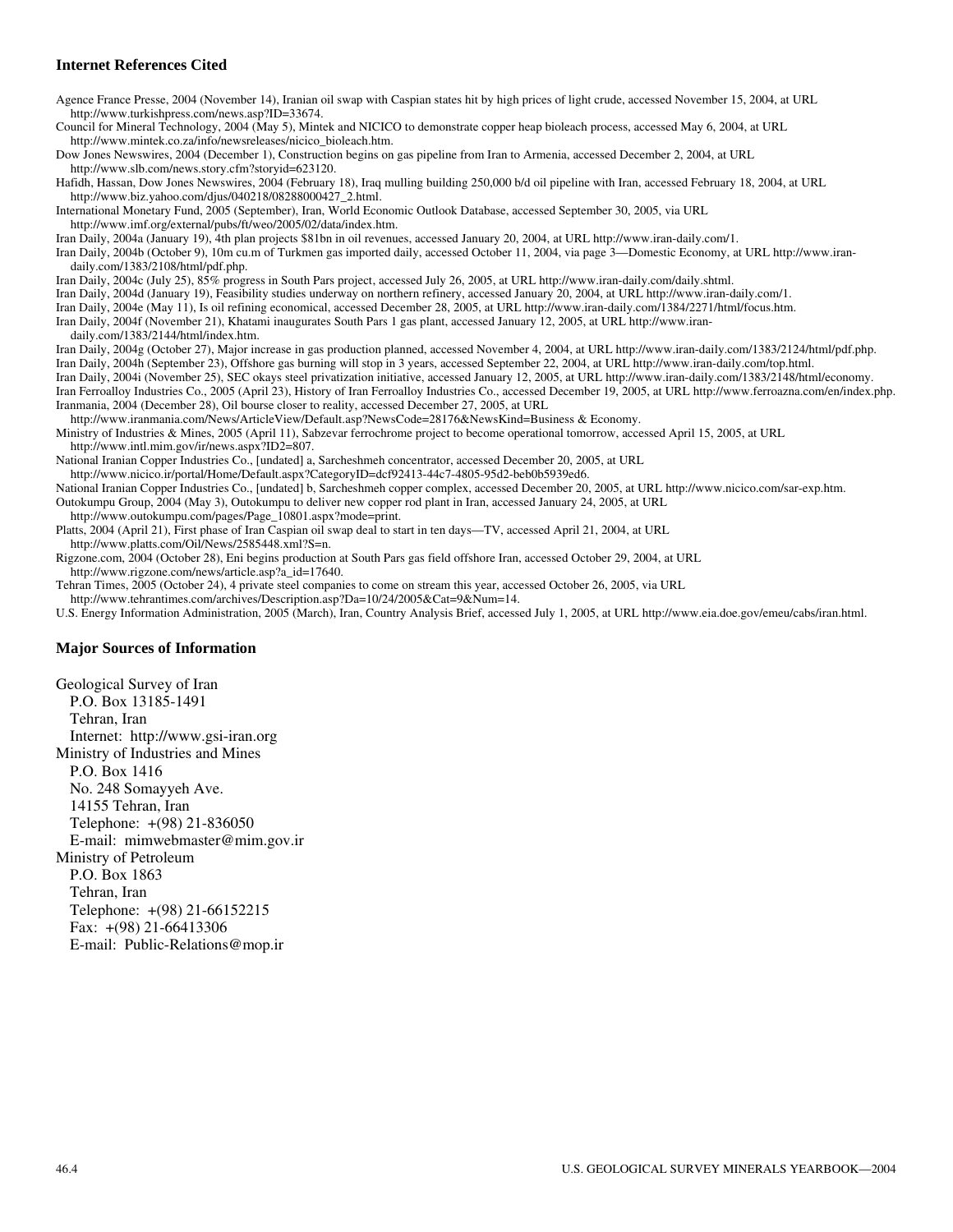# TABLE 1 IRAN: PRODUCTION OF MINERAL COMMODITIES  $\hspace{0.1mm}^{1,2}$

(Metric tons unless otherwise specified)

| Commodity $3$                                             | 2000                    | 2001                   | 2002                   | 2003                        | $2004^p$            |
|-----------------------------------------------------------|-------------------------|------------------------|------------------------|-----------------------------|---------------------|
| <b>METALS</b>                                             |                         |                        |                        |                             |                     |
| Aluminum:                                                 |                         |                        |                        |                             |                     |
| Bauxite, gross weight                                     | 485,130 $r$             | $273,677$ <sup>r</sup> | 57,254 <sup>r</sup>    | 365,837 r                   | 419,955             |
| Alumina                                                   |                         |                        | $101,339$ <sup>r</sup> | $102,785$ <sup>r</sup>      | 137,002             |
| Metal, primary ingot                                      | $140,000$ <sup>e</sup>  | $146,000$ <sup>r</sup> | 168,715                | 182,477 r                   | 212,602             |
| Arsenic, orpiment and realgar, concentrates <sup>e</sup>  | 400                     | 400                    | 400                    | $275$ <sup>r</sup>          | 89 <sup>4</sup>     |
| Chromite, mine output, concentrate                        |                         |                        |                        |                             |                     |
| Gross weight                                              | $161, 138$ <sup>r</sup> | $145,170$ <sup>r</sup> | 512,640                | $97,328$ <sup>r</sup>       | 138,755             |
| $Cr_2O_3$ content <sup>e</sup>                            | 79,000 <sup>r</sup>     | $69,000$ <sup>r</sup>  | 250,000                | 48,000 r                    | 68,000              |
| Copper:                                                   |                         |                        |                        |                             |                     |
| Mine output:                                              |                         |                        |                        |                             |                     |
| Ore mined (0.6% to 1.2% Cu):                              |                         |                        |                        |                             |                     |
| Gross weight<br>thousand metric tons                      | $14,413$ <sup>r</sup>   | $16,140$ <sup>r</sup>  | $15,529$ <sup>r</sup>  | 15,084 <sup>r</sup>         | 18,885              |
| Cu content <sup>e</sup>                                   | $150,000$ <sup>r</sup>  | $170,000$ <sup>r</sup> | $160,000$ <sup>r</sup> | $160,000$ <sup>r</sup>      | 190,000             |
| Concentrate (29% to 35% Cu):                              |                         |                        |                        |                             |                     |
| Gross weight                                              | 381,841 <sup>r</sup>    | $414,133$ <sup>r</sup> | 394,061 <sup>r</sup>   | 395,036 <sup>r</sup>        | 448,689             |
| Cu content <sup>e</sup>                                   | 125,000                 | 121,000                | 121,000                | 130,000                     | 150,000             |
| Metal:                                                    |                         |                        |                        |                             |                     |
| Smelter output, blister/anode                             | $181,238$ <sup>r</sup>  | $181,526$ <sup>r</sup> | $171,591$ <sup>r</sup> | $168,613$ <sup>r</sup>      | 184,814             |
| Refined output, cathode                                   | 155,856 $r$             | $152,703$ <sup>r</sup> | $143,438$ <sup>r</sup> | $145,669$ <sup>r</sup>      | 152,463             |
| Gold, mine output, Au content <sup>5</sup><br>kilograms   | $216$ <sup>r</sup>      | $192$ <sup>r</sup>     | 210 <sup>r</sup>       | $203$ <sup>r</sup>          | 195                 |
| Iron and steel:                                           |                         |                        |                        |                             |                     |
| Ore and concentrate:                                      |                         |                        |                        |                             |                     |
| thousand metric tons<br>Gross weight                      | 12,370                  | 13,978 <sup>r</sup>    | $16,906$ <sup>r</sup>  | $18,287$ <sup>r</sup>       | 18,205              |
| do.<br>Fe content <sup>e</sup>                            | $5,800$ <sup>r</sup>    | $6,400$ <sup>r</sup>   | $8,000$ <sup>r</sup>   | $9,000$ <sup>r</sup>        | 8,900               |
| Metal:                                                    |                         |                        |                        |                             |                     |
| do.<br>Pig iron <sup>e</sup>                              | 2,200                   | 2,300                  | 2,400                  | $2,709$ <sup>r, 4</sup>     | 2,136 <sup>4</sup>  |
| Direct-reduced iron<br>do.                                | 4,740                   | 5,000 °                | 5,280                  | 5,620                       | 6,410               |
| Ferrochromium <sup>e</sup>                                | $11,505$ <sup>4</sup>   | 8,430                  | 8,000                  | 10,000                      | 7,750 4             |
| Ferrosilicon <sup>e</sup>                                 | 40,000                  | 40,000                 | 40,000                 | 40,297 $r, 4$               | 50,140 $4$          |
| Steel, crude, ingots and castings<br>thousand metric tons | 6,600 °                 | 6,890                  | 7,293                  | 7,869                       | 8,382               |
| Lead:                                                     |                         |                        |                        |                             |                     |
| Mine output, concentrate:                                 |                         |                        |                        |                             |                     |
| Gross weight                                              | 35,590 $r$              | 39,093 $r$             | 38,054 <sup>r</sup>    | 39,093 $^{\rm r}$           | 42,018              |
| Pb content <sup>e</sup>                                   | $18,000$ <sup>r</sup>   | $19,000$ <sup>r</sup>  | $19,000$ <sup>r</sup>  | $20,000$ <sup>r</sup>       | 22,000              |
| Refinery output, includes secondary <sup>e</sup>          | 50000                   | 53,000                 | 50,000                 | $11,342$ <sup>r, 4</sup>    | 17,857 <sup>4</sup> |
| Manganese, mine output, (30% to 35% Mn):                  |                         |                        |                        |                             |                     |
| Gross weight                                              | $105{,}000$ $^{\rm e}$  | 120,994                | 123,148                | $115{,}680$ $^{\mathrm{r}}$ | 128,924             |
| Mn content <sup>e</sup>                                   | 32,000                  | 40,000 $^{\rm r}$      | 42,000 $r$             | 38,000 r                    | 43,000              |
| Molybdenum, mine output, concentrate:                     |                         |                        |                        |                             |                     |
| Gross weight                                              | $3,543$ <sup>r</sup>    | 4,506 $r$              | $4,271$ <sup>r</sup>   | $4,084$ <sup>r</sup>        | 3,367               |
| Mo content <sup>e</sup>                                   | $1,900$ <sup>r</sup>    | $2,400$ <sup>r</sup>   | $2,300$ <sup>r</sup>   | $2,200$ <sup>r</sup>        | 1,800               |
| Silver, mine output, Ag content                           | 22                      | 22                     | 23                     | 23                          | 25                  |
| Zinc:                                                     |                         |                        |                        |                             |                     |
| Mine output, concentrate:                                 |                         |                        |                        |                             |                     |
| Gross weight                                              | 182,000                 | $250,000$ <sup>r</sup> | $220,000$ <sup>r</sup> | 222,000 r                   | 244,006             |
| Zn content <sup>e</sup>                                   | 90,000                  | 120,000                | 120,000                | $110,000$ <sup>r</sup>      | 121,000             |
| Metal                                                     | 51,475 <sup>r</sup>     | 73,000                 | $82,571$ <sup>r</sup>  | 78,428 <sup>r</sup>         | 109,400             |

See footnotes at end of table.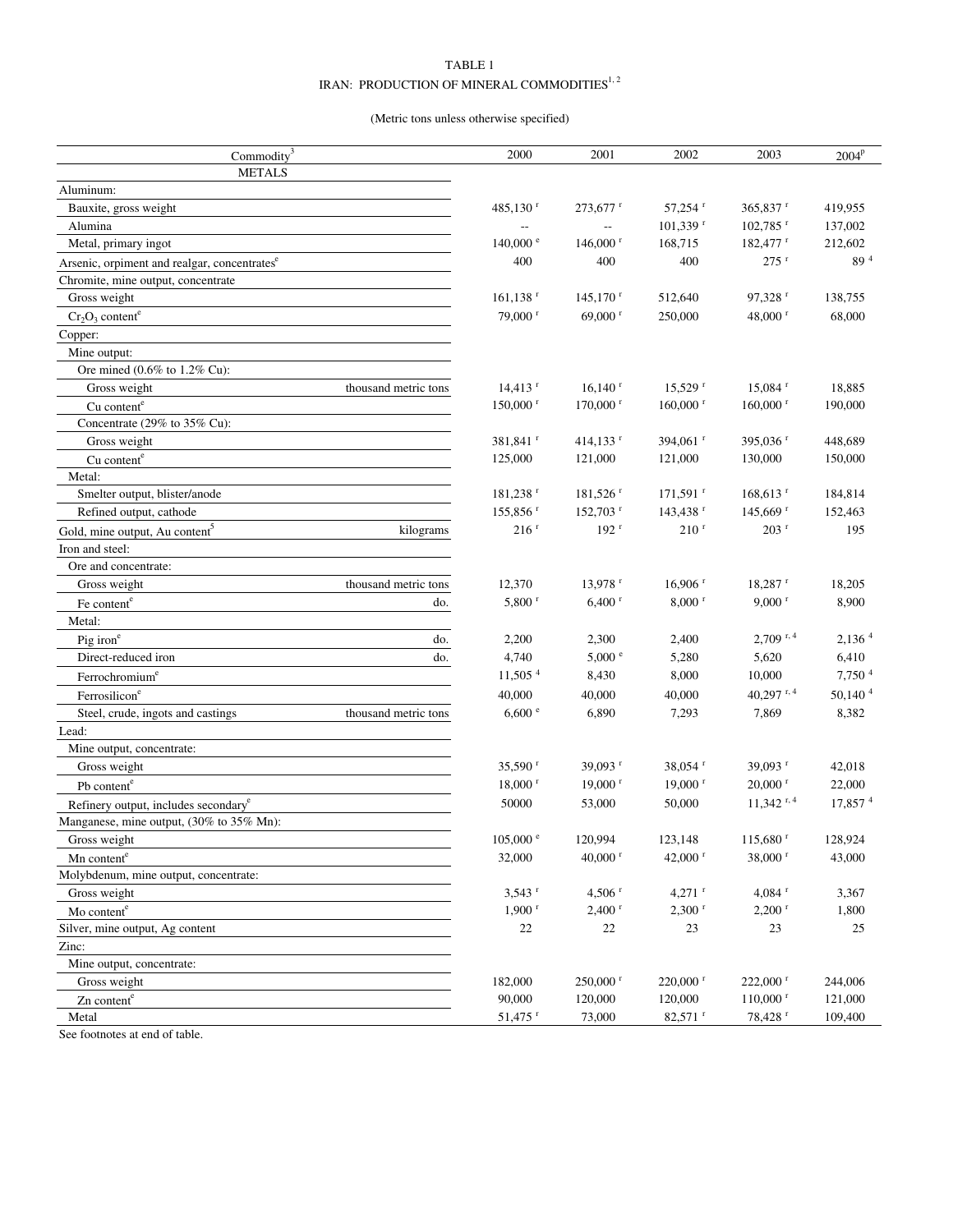# TABLE 1--Continued IRAN: PRODUCTION OF MINERAL COMMODITIES  $\hspace{0.1mm}^{1,2}$

(Metric tons unless otherwise specified)

| <b>INDUSTRIAL MINERALS</b><br>Asbestos:<br>$65,900$ <sup>r</sup><br>$75,000$ <sup>r</sup><br>$70,000$ r<br>$9,816$ <sup>r</sup><br>82,018<br>Concentrate, (3% to 8% marketable fiber)<br>$1,470$ <sup>r, 4</sup><br>2,000<br>2,000<br>6,000<br>1,500<br>Marketable fiber <sup>e</sup><br>243,868 <sup>r</sup><br>195,539<br>$196, 169$ <sup>r</sup><br>275,607<br>Barite<br>178,652<br>$2,755$ <sup>r</sup><br>3,212<br>2,079<br>$3,361$ <sup>r</sup><br>2,142<br>Boron, borax<br>23,880<br>26,640<br>28,600<br>$30,460$ <sup>r</sup><br>32,198<br>Cement, hydraulic<br>thousand metric tons<br>Clays:<br>Bentonite<br>$163,364$ <sup>r</sup><br>$113,299$ <sup>r</sup><br>$125,510$ <sup>r</sup><br>$140,528$ <sup>r</sup><br>193,046<br>485,000 <sup>4</sup><br>450,000<br>490,000<br>490,000<br>500,000<br>Industrial clays <sup>e</sup><br>$605,910$ <sup>r</sup><br>635,888 <sup>r</sup><br>553,782 <sup>r</sup><br>484,501 <sup>r</sup><br>531,109<br>Kaolin<br>$\sim$ <sup>r</sup><br>$2,000$ <sup>r</sup><br>$1,879$ <sup>r</sup><br>$9,500$ <sup>r</sup><br>8,028<br>Diatomite<br>156,000<br>204,078<br>191,316<br>242,898 r<br>252,713<br>Feldspar<br>$25,302$ <sup>r</sup><br>Fluorspar<br>35,986<br>32,006<br>41,094 $^{\rm r}$<br>41,220<br>20,000<br>20,000<br>20,000<br>20,000<br>20,000<br>Gemstones, turquoise <sup>e</sup><br>kilograms<br>$10,427$ <sup>r</sup><br>$10,382$ <sup>r</sup><br>$13,535$ <sup>r</sup><br>13,828 r<br>12,594<br>Gypsum<br>thousand metric tons<br>1,700,000<br>1,000,000<br>1,700,000<br>1,700,000<br>1,700,000<br>Industrial or glass sand (quartzite and silica) <sup>e</sup><br>41,821 <sup>r</sup><br>Lime<br>thousand metric tons<br>41,026 $r$<br>42,620 $r$<br>$46,170$ <sup>r</sup><br>52,804<br>$141,000$ <sup>e</sup><br>$87,795$ <sup>r</sup><br>88,194<br>Magnesite<br>133,778<br>128,565<br>$3,606$ <sup>r</sup><br>3,255<br>2,845<br>$5,500$ <sup>r</sup><br>7,032<br>Mica<br>Nepheline syenite<br>63,798<br>6,650<br>75,000<br>75,500<br>Nitrogen:<br>N content of ammonia<br>965,000<br>1,086,700<br>1,119,100<br>$1,115,100$ <sup>r</sup><br>1,087,700<br>624,000 $^{\circ}$<br>$651,000$ e<br>N content of urea<br>$732,700$ <sup>r</sup><br>$734,200$ <sup>r</sup><br>717,800<br>$28,000$ <sup>r</sup><br>$18,130$ <sup>r</sup><br>$20,000$ <sup>r</sup><br>$26,495$ <sup>r</sup><br>31,259<br>Perlite<br>Phosphate rock:<br>Ore<br>169,331<br>213,338<br>303,000<br>194,000<br>229,575<br>$P_2O_5$ content <sup>e</sup><br>20,000<br>26,000<br>36,000<br>23,000<br>28,000<br>$1,000$ <sup>r, 4</sup><br>$2,300$ <sup>r, 4</sup><br>13,500<br>2,300<br>2,500<br>Pigments, mineral, natural iron oxide, ochre <sup>e</sup><br>$760,\!000$ $^4$<br>150,000<br>810,000<br>1,200,000<br>1,200,000<br>Pumice and related volcanic materials <sup>e</sup><br>Salt<br>$1,984,931$ <sup>r</sup><br>1,558,668 r<br>$1,664,496$ <sup>r</sup><br>$2,002,899$ <sup>r</sup><br>1,790,669<br>120,000<br>Soda ash <sup>e</sup><br>120,000<br>120,000<br>120,000<br>120,000<br>20,000<br>20,000<br>22,000<br>22,000<br>22,000<br>Sodium compound, caustic soda <sup>e</sup><br>Stone:<br>Construction and building, crushed <sup>6</sup><br>thousand metric tons<br>$11.783$ <sup>r</sup><br>$16,450$ <sup>r</sup><br>$19,809$ <sup>r</sup><br>$21.383$ <sup>r</sup><br>25,369<br>Dimension and decorative:<br>247r<br>$401$ <sup>r</sup><br>620 r<br>838 <sup>r</sup><br>Granite<br>do.<br>1,019<br>Marble, blocks and slabs <sup>7</sup><br>$2,\!970$ r<br>$3{,}460$ $^{\mathrm{r}}$<br>$3,462$ <sup>r</sup><br>$4{,}014$ $^{\mathrm{r}}$<br>do.<br>4,068<br>$574$ <sup>r</sup><br>$678$ <sup>r</sup><br>$728$ <sup>r</sup><br>935 $r$<br>1,360<br>Travertine, blocks<br>do.<br>$3,790$ <sup>r</sup><br>$4,540$ <sup>r</sup><br>$4,810$ <sup>r</sup><br>$5,790$ <sup>r</sup><br>6,450<br>Total<br>do.<br>$303$ <sup>r</sup><br>$223$ <sup>r</sup><br>439 <sup>r</sup><br>$522$ <sup>r</sup><br>Dolomite<br>600<br>do.<br>35,000<br>41,800<br>41,100<br>41,100<br>43,000<br>Limestone <sup>e</sup><br>do.<br>$2,100^{r,4}$<br>7,500 <sup>4</sup><br>2,000<br>2,000<br>2,000<br>Strontium, celesite <sup>e</sup><br>Sulfates, natural: <sup>e</sup><br>Aluminum potassium sulfate (alum)<br>12,000<br>10,000<br>10,000<br>1,000<br>1,000<br>420,000 4<br>387,000 4<br>580,000<br>580,000<br>600,000<br>Sodium sulfate<br>Sulfur: <sup>e</sup><br>1,200,000 <sup>4</sup><br>880,000 <sup>4</sup><br>Byproduct of petroleum and natural gas<br>963,000<br>1,310,000<br>1,400,000<br>50,000<br>50,000<br>50,000<br>50,000<br>60,000<br>Byproduct of metallurgical processing, S content of acid<br>1,010,000<br>930,000 <sup>r</sup><br>1,250,000<br>Total<br>1,360,000<br>1,460,000<br>$26,741$ <sup>r</sup><br>57,000 <sup>r</sup><br>Talc<br>$60,282$ <sup>r</sup><br>$68,007$ <sup>r</sup><br>108,541 | Commodity <sup>3</sup> | 2000 | 2001 | 2002 | 2003 | 2004 <sup>p</sup> |
|---------------------------------------------------------------------------------------------------------------------------------------------------------------------------------------------------------------------------------------------------------------------------------------------------------------------------------------------------------------------------------------------------------------------------------------------------------------------------------------------------------------------------------------------------------------------------------------------------------------------------------------------------------------------------------------------------------------------------------------------------------------------------------------------------------------------------------------------------------------------------------------------------------------------------------------------------------------------------------------------------------------------------------------------------------------------------------------------------------------------------------------------------------------------------------------------------------------------------------------------------------------------------------------------------------------------------------------------------------------------------------------------------------------------------------------------------------------------------------------------------------------------------------------------------------------------------------------------------------------------------------------------------------------------------------------------------------------------------------------------------------------------------------------------------------------------------------------------------------------------------------------------------------------------------------------------------------------------------------------------------------------------------------------------------------------------------------------------------------------------------------------------------------------------------------------------------------------------------------------------------------------------------------------------------------------------------------------------------------------------------------------------------------------------------------------------------------------------------------------------------------------------------------------------------------------------------------------------------------------------------------------------------------------------------------------------------------------------------------------------------------------------------------------------------------------------------------------------------------------------------------------------------------------------------------------------------------------------------------------------------------------------------------------------------------------------------------------------------------------------------------------------------------------------------------------------------------------------------------------------------------------------------------------------------------------------------------------------------------------------------------------------------------------------------------------------------------------------------------------------------------------------------------------------------------------------------------------------------------------------------------------------------------------------------------------------------------------------------------------------------------------------------------------------------------------------------------------------------------------------------------------------------------------------------------------------------------------------------------------------------------------------------------------------------------------------------------------------------------------------------------------------------------------------------------------------------------------------------------------------------------------------------------------------------------------------------------------------------------------------------------------------------------------------------------------------------------------------------------------------------------------------------------------------------------------------------------------------------------------------------------------------------------------------------------------------------------------------------------------------------------------------------------------------------------------------------------------------------------|------------------------|------|------|------|------|-------------------|
|                                                                                                                                                                                                                                                                                                                                                                                                                                                                                                                                                                                                                                                                                                                                                                                                                                                                                                                                                                                                                                                                                                                                                                                                                                                                                                                                                                                                                                                                                                                                                                                                                                                                                                                                                                                                                                                                                                                                                                                                                                                                                                                                                                                                                                                                                                                                                                                                                                                                                                                                                                                                                                                                                                                                                                                                                                                                                                                                                                                                                                                                                                                                                                                                                                                                                                                                                                                                                                                                                                                                                                                                                                                                                                                                                                                                                                                                                                                                                                                                                                                                                                                                                                                                                                                                                                                                                                                                                                                                                                                                                                                                                                                                                                                                                                                                                                                         |                        |      |      |      |      |                   |
|                                                                                                                                                                                                                                                                                                                                                                                                                                                                                                                                                                                                                                                                                                                                                                                                                                                                                                                                                                                                                                                                                                                                                                                                                                                                                                                                                                                                                                                                                                                                                                                                                                                                                                                                                                                                                                                                                                                                                                                                                                                                                                                                                                                                                                                                                                                                                                                                                                                                                                                                                                                                                                                                                                                                                                                                                                                                                                                                                                                                                                                                                                                                                                                                                                                                                                                                                                                                                                                                                                                                                                                                                                                                                                                                                                                                                                                                                                                                                                                                                                                                                                                                                                                                                                                                                                                                                                                                                                                                                                                                                                                                                                                                                                                                                                                                                                                         |                        |      |      |      |      |                   |
|                                                                                                                                                                                                                                                                                                                                                                                                                                                                                                                                                                                                                                                                                                                                                                                                                                                                                                                                                                                                                                                                                                                                                                                                                                                                                                                                                                                                                                                                                                                                                                                                                                                                                                                                                                                                                                                                                                                                                                                                                                                                                                                                                                                                                                                                                                                                                                                                                                                                                                                                                                                                                                                                                                                                                                                                                                                                                                                                                                                                                                                                                                                                                                                                                                                                                                                                                                                                                                                                                                                                                                                                                                                                                                                                                                                                                                                                                                                                                                                                                                                                                                                                                                                                                                                                                                                                                                                                                                                                                                                                                                                                                                                                                                                                                                                                                                                         |                        |      |      |      |      |                   |
|                                                                                                                                                                                                                                                                                                                                                                                                                                                                                                                                                                                                                                                                                                                                                                                                                                                                                                                                                                                                                                                                                                                                                                                                                                                                                                                                                                                                                                                                                                                                                                                                                                                                                                                                                                                                                                                                                                                                                                                                                                                                                                                                                                                                                                                                                                                                                                                                                                                                                                                                                                                                                                                                                                                                                                                                                                                                                                                                                                                                                                                                                                                                                                                                                                                                                                                                                                                                                                                                                                                                                                                                                                                                                                                                                                                                                                                                                                                                                                                                                                                                                                                                                                                                                                                                                                                                                                                                                                                                                                                                                                                                                                                                                                                                                                                                                                                         |                        |      |      |      |      |                   |
|                                                                                                                                                                                                                                                                                                                                                                                                                                                                                                                                                                                                                                                                                                                                                                                                                                                                                                                                                                                                                                                                                                                                                                                                                                                                                                                                                                                                                                                                                                                                                                                                                                                                                                                                                                                                                                                                                                                                                                                                                                                                                                                                                                                                                                                                                                                                                                                                                                                                                                                                                                                                                                                                                                                                                                                                                                                                                                                                                                                                                                                                                                                                                                                                                                                                                                                                                                                                                                                                                                                                                                                                                                                                                                                                                                                                                                                                                                                                                                                                                                                                                                                                                                                                                                                                                                                                                                                                                                                                                                                                                                                                                                                                                                                                                                                                                                                         |                        |      |      |      |      |                   |
|                                                                                                                                                                                                                                                                                                                                                                                                                                                                                                                                                                                                                                                                                                                                                                                                                                                                                                                                                                                                                                                                                                                                                                                                                                                                                                                                                                                                                                                                                                                                                                                                                                                                                                                                                                                                                                                                                                                                                                                                                                                                                                                                                                                                                                                                                                                                                                                                                                                                                                                                                                                                                                                                                                                                                                                                                                                                                                                                                                                                                                                                                                                                                                                                                                                                                                                                                                                                                                                                                                                                                                                                                                                                                                                                                                                                                                                                                                                                                                                                                                                                                                                                                                                                                                                                                                                                                                                                                                                                                                                                                                                                                                                                                                                                                                                                                                                         |                        |      |      |      |      |                   |
|                                                                                                                                                                                                                                                                                                                                                                                                                                                                                                                                                                                                                                                                                                                                                                                                                                                                                                                                                                                                                                                                                                                                                                                                                                                                                                                                                                                                                                                                                                                                                                                                                                                                                                                                                                                                                                                                                                                                                                                                                                                                                                                                                                                                                                                                                                                                                                                                                                                                                                                                                                                                                                                                                                                                                                                                                                                                                                                                                                                                                                                                                                                                                                                                                                                                                                                                                                                                                                                                                                                                                                                                                                                                                                                                                                                                                                                                                                                                                                                                                                                                                                                                                                                                                                                                                                                                                                                                                                                                                                                                                                                                                                                                                                                                                                                                                                                         |                        |      |      |      |      |                   |
|                                                                                                                                                                                                                                                                                                                                                                                                                                                                                                                                                                                                                                                                                                                                                                                                                                                                                                                                                                                                                                                                                                                                                                                                                                                                                                                                                                                                                                                                                                                                                                                                                                                                                                                                                                                                                                                                                                                                                                                                                                                                                                                                                                                                                                                                                                                                                                                                                                                                                                                                                                                                                                                                                                                                                                                                                                                                                                                                                                                                                                                                                                                                                                                                                                                                                                                                                                                                                                                                                                                                                                                                                                                                                                                                                                                                                                                                                                                                                                                                                                                                                                                                                                                                                                                                                                                                                                                                                                                                                                                                                                                                                                                                                                                                                                                                                                                         |                        |      |      |      |      |                   |
|                                                                                                                                                                                                                                                                                                                                                                                                                                                                                                                                                                                                                                                                                                                                                                                                                                                                                                                                                                                                                                                                                                                                                                                                                                                                                                                                                                                                                                                                                                                                                                                                                                                                                                                                                                                                                                                                                                                                                                                                                                                                                                                                                                                                                                                                                                                                                                                                                                                                                                                                                                                                                                                                                                                                                                                                                                                                                                                                                                                                                                                                                                                                                                                                                                                                                                                                                                                                                                                                                                                                                                                                                                                                                                                                                                                                                                                                                                                                                                                                                                                                                                                                                                                                                                                                                                                                                                                                                                                                                                                                                                                                                                                                                                                                                                                                                                                         |                        |      |      |      |      |                   |
|                                                                                                                                                                                                                                                                                                                                                                                                                                                                                                                                                                                                                                                                                                                                                                                                                                                                                                                                                                                                                                                                                                                                                                                                                                                                                                                                                                                                                                                                                                                                                                                                                                                                                                                                                                                                                                                                                                                                                                                                                                                                                                                                                                                                                                                                                                                                                                                                                                                                                                                                                                                                                                                                                                                                                                                                                                                                                                                                                                                                                                                                                                                                                                                                                                                                                                                                                                                                                                                                                                                                                                                                                                                                                                                                                                                                                                                                                                                                                                                                                                                                                                                                                                                                                                                                                                                                                                                                                                                                                                                                                                                                                                                                                                                                                                                                                                                         |                        |      |      |      |      |                   |
|                                                                                                                                                                                                                                                                                                                                                                                                                                                                                                                                                                                                                                                                                                                                                                                                                                                                                                                                                                                                                                                                                                                                                                                                                                                                                                                                                                                                                                                                                                                                                                                                                                                                                                                                                                                                                                                                                                                                                                                                                                                                                                                                                                                                                                                                                                                                                                                                                                                                                                                                                                                                                                                                                                                                                                                                                                                                                                                                                                                                                                                                                                                                                                                                                                                                                                                                                                                                                                                                                                                                                                                                                                                                                                                                                                                                                                                                                                                                                                                                                                                                                                                                                                                                                                                                                                                                                                                                                                                                                                                                                                                                                                                                                                                                                                                                                                                         |                        |      |      |      |      |                   |
|                                                                                                                                                                                                                                                                                                                                                                                                                                                                                                                                                                                                                                                                                                                                                                                                                                                                                                                                                                                                                                                                                                                                                                                                                                                                                                                                                                                                                                                                                                                                                                                                                                                                                                                                                                                                                                                                                                                                                                                                                                                                                                                                                                                                                                                                                                                                                                                                                                                                                                                                                                                                                                                                                                                                                                                                                                                                                                                                                                                                                                                                                                                                                                                                                                                                                                                                                                                                                                                                                                                                                                                                                                                                                                                                                                                                                                                                                                                                                                                                                                                                                                                                                                                                                                                                                                                                                                                                                                                                                                                                                                                                                                                                                                                                                                                                                                                         |                        |      |      |      |      |                   |
|                                                                                                                                                                                                                                                                                                                                                                                                                                                                                                                                                                                                                                                                                                                                                                                                                                                                                                                                                                                                                                                                                                                                                                                                                                                                                                                                                                                                                                                                                                                                                                                                                                                                                                                                                                                                                                                                                                                                                                                                                                                                                                                                                                                                                                                                                                                                                                                                                                                                                                                                                                                                                                                                                                                                                                                                                                                                                                                                                                                                                                                                                                                                                                                                                                                                                                                                                                                                                                                                                                                                                                                                                                                                                                                                                                                                                                                                                                                                                                                                                                                                                                                                                                                                                                                                                                                                                                                                                                                                                                                                                                                                                                                                                                                                                                                                                                                         |                        |      |      |      |      |                   |
|                                                                                                                                                                                                                                                                                                                                                                                                                                                                                                                                                                                                                                                                                                                                                                                                                                                                                                                                                                                                                                                                                                                                                                                                                                                                                                                                                                                                                                                                                                                                                                                                                                                                                                                                                                                                                                                                                                                                                                                                                                                                                                                                                                                                                                                                                                                                                                                                                                                                                                                                                                                                                                                                                                                                                                                                                                                                                                                                                                                                                                                                                                                                                                                                                                                                                                                                                                                                                                                                                                                                                                                                                                                                                                                                                                                                                                                                                                                                                                                                                                                                                                                                                                                                                                                                                                                                                                                                                                                                                                                                                                                                                                                                                                                                                                                                                                                         |                        |      |      |      |      |                   |
|                                                                                                                                                                                                                                                                                                                                                                                                                                                                                                                                                                                                                                                                                                                                                                                                                                                                                                                                                                                                                                                                                                                                                                                                                                                                                                                                                                                                                                                                                                                                                                                                                                                                                                                                                                                                                                                                                                                                                                                                                                                                                                                                                                                                                                                                                                                                                                                                                                                                                                                                                                                                                                                                                                                                                                                                                                                                                                                                                                                                                                                                                                                                                                                                                                                                                                                                                                                                                                                                                                                                                                                                                                                                                                                                                                                                                                                                                                                                                                                                                                                                                                                                                                                                                                                                                                                                                                                                                                                                                                                                                                                                                                                                                                                                                                                                                                                         |                        |      |      |      |      |                   |
|                                                                                                                                                                                                                                                                                                                                                                                                                                                                                                                                                                                                                                                                                                                                                                                                                                                                                                                                                                                                                                                                                                                                                                                                                                                                                                                                                                                                                                                                                                                                                                                                                                                                                                                                                                                                                                                                                                                                                                                                                                                                                                                                                                                                                                                                                                                                                                                                                                                                                                                                                                                                                                                                                                                                                                                                                                                                                                                                                                                                                                                                                                                                                                                                                                                                                                                                                                                                                                                                                                                                                                                                                                                                                                                                                                                                                                                                                                                                                                                                                                                                                                                                                                                                                                                                                                                                                                                                                                                                                                                                                                                                                                                                                                                                                                                                                                                         |                        |      |      |      |      |                   |
|                                                                                                                                                                                                                                                                                                                                                                                                                                                                                                                                                                                                                                                                                                                                                                                                                                                                                                                                                                                                                                                                                                                                                                                                                                                                                                                                                                                                                                                                                                                                                                                                                                                                                                                                                                                                                                                                                                                                                                                                                                                                                                                                                                                                                                                                                                                                                                                                                                                                                                                                                                                                                                                                                                                                                                                                                                                                                                                                                                                                                                                                                                                                                                                                                                                                                                                                                                                                                                                                                                                                                                                                                                                                                                                                                                                                                                                                                                                                                                                                                                                                                                                                                                                                                                                                                                                                                                                                                                                                                                                                                                                                                                                                                                                                                                                                                                                         |                        |      |      |      |      |                   |
|                                                                                                                                                                                                                                                                                                                                                                                                                                                                                                                                                                                                                                                                                                                                                                                                                                                                                                                                                                                                                                                                                                                                                                                                                                                                                                                                                                                                                                                                                                                                                                                                                                                                                                                                                                                                                                                                                                                                                                                                                                                                                                                                                                                                                                                                                                                                                                                                                                                                                                                                                                                                                                                                                                                                                                                                                                                                                                                                                                                                                                                                                                                                                                                                                                                                                                                                                                                                                                                                                                                                                                                                                                                                                                                                                                                                                                                                                                                                                                                                                                                                                                                                                                                                                                                                                                                                                                                                                                                                                                                                                                                                                                                                                                                                                                                                                                                         |                        |      |      |      |      |                   |
|                                                                                                                                                                                                                                                                                                                                                                                                                                                                                                                                                                                                                                                                                                                                                                                                                                                                                                                                                                                                                                                                                                                                                                                                                                                                                                                                                                                                                                                                                                                                                                                                                                                                                                                                                                                                                                                                                                                                                                                                                                                                                                                                                                                                                                                                                                                                                                                                                                                                                                                                                                                                                                                                                                                                                                                                                                                                                                                                                                                                                                                                                                                                                                                                                                                                                                                                                                                                                                                                                                                                                                                                                                                                                                                                                                                                                                                                                                                                                                                                                                                                                                                                                                                                                                                                                                                                                                                                                                                                                                                                                                                                                                                                                                                                                                                                                                                         |                        |      |      |      |      |                   |
|                                                                                                                                                                                                                                                                                                                                                                                                                                                                                                                                                                                                                                                                                                                                                                                                                                                                                                                                                                                                                                                                                                                                                                                                                                                                                                                                                                                                                                                                                                                                                                                                                                                                                                                                                                                                                                                                                                                                                                                                                                                                                                                                                                                                                                                                                                                                                                                                                                                                                                                                                                                                                                                                                                                                                                                                                                                                                                                                                                                                                                                                                                                                                                                                                                                                                                                                                                                                                                                                                                                                                                                                                                                                                                                                                                                                                                                                                                                                                                                                                                                                                                                                                                                                                                                                                                                                                                                                                                                                                                                                                                                                                                                                                                                                                                                                                                                         |                        |      |      |      |      |                   |
|                                                                                                                                                                                                                                                                                                                                                                                                                                                                                                                                                                                                                                                                                                                                                                                                                                                                                                                                                                                                                                                                                                                                                                                                                                                                                                                                                                                                                                                                                                                                                                                                                                                                                                                                                                                                                                                                                                                                                                                                                                                                                                                                                                                                                                                                                                                                                                                                                                                                                                                                                                                                                                                                                                                                                                                                                                                                                                                                                                                                                                                                                                                                                                                                                                                                                                                                                                                                                                                                                                                                                                                                                                                                                                                                                                                                                                                                                                                                                                                                                                                                                                                                                                                                                                                                                                                                                                                                                                                                                                                                                                                                                                                                                                                                                                                                                                                         |                        |      |      |      |      |                   |
|                                                                                                                                                                                                                                                                                                                                                                                                                                                                                                                                                                                                                                                                                                                                                                                                                                                                                                                                                                                                                                                                                                                                                                                                                                                                                                                                                                                                                                                                                                                                                                                                                                                                                                                                                                                                                                                                                                                                                                                                                                                                                                                                                                                                                                                                                                                                                                                                                                                                                                                                                                                                                                                                                                                                                                                                                                                                                                                                                                                                                                                                                                                                                                                                                                                                                                                                                                                                                                                                                                                                                                                                                                                                                                                                                                                                                                                                                                                                                                                                                                                                                                                                                                                                                                                                                                                                                                                                                                                                                                                                                                                                                                                                                                                                                                                                                                                         |                        |      |      |      |      |                   |
|                                                                                                                                                                                                                                                                                                                                                                                                                                                                                                                                                                                                                                                                                                                                                                                                                                                                                                                                                                                                                                                                                                                                                                                                                                                                                                                                                                                                                                                                                                                                                                                                                                                                                                                                                                                                                                                                                                                                                                                                                                                                                                                                                                                                                                                                                                                                                                                                                                                                                                                                                                                                                                                                                                                                                                                                                                                                                                                                                                                                                                                                                                                                                                                                                                                                                                                                                                                                                                                                                                                                                                                                                                                                                                                                                                                                                                                                                                                                                                                                                                                                                                                                                                                                                                                                                                                                                                                                                                                                                                                                                                                                                                                                                                                                                                                                                                                         |                        |      |      |      |      |                   |
|                                                                                                                                                                                                                                                                                                                                                                                                                                                                                                                                                                                                                                                                                                                                                                                                                                                                                                                                                                                                                                                                                                                                                                                                                                                                                                                                                                                                                                                                                                                                                                                                                                                                                                                                                                                                                                                                                                                                                                                                                                                                                                                                                                                                                                                                                                                                                                                                                                                                                                                                                                                                                                                                                                                                                                                                                                                                                                                                                                                                                                                                                                                                                                                                                                                                                                                                                                                                                                                                                                                                                                                                                                                                                                                                                                                                                                                                                                                                                                                                                                                                                                                                                                                                                                                                                                                                                                                                                                                                                                                                                                                                                                                                                                                                                                                                                                                         |                        |      |      |      |      |                   |
|                                                                                                                                                                                                                                                                                                                                                                                                                                                                                                                                                                                                                                                                                                                                                                                                                                                                                                                                                                                                                                                                                                                                                                                                                                                                                                                                                                                                                                                                                                                                                                                                                                                                                                                                                                                                                                                                                                                                                                                                                                                                                                                                                                                                                                                                                                                                                                                                                                                                                                                                                                                                                                                                                                                                                                                                                                                                                                                                                                                                                                                                                                                                                                                                                                                                                                                                                                                                                                                                                                                                                                                                                                                                                                                                                                                                                                                                                                                                                                                                                                                                                                                                                                                                                                                                                                                                                                                                                                                                                                                                                                                                                                                                                                                                                                                                                                                         |                        |      |      |      |      |                   |
|                                                                                                                                                                                                                                                                                                                                                                                                                                                                                                                                                                                                                                                                                                                                                                                                                                                                                                                                                                                                                                                                                                                                                                                                                                                                                                                                                                                                                                                                                                                                                                                                                                                                                                                                                                                                                                                                                                                                                                                                                                                                                                                                                                                                                                                                                                                                                                                                                                                                                                                                                                                                                                                                                                                                                                                                                                                                                                                                                                                                                                                                                                                                                                                                                                                                                                                                                                                                                                                                                                                                                                                                                                                                                                                                                                                                                                                                                                                                                                                                                                                                                                                                                                                                                                                                                                                                                                                                                                                                                                                                                                                                                                                                                                                                                                                                                                                         |                        |      |      |      |      |                   |
|                                                                                                                                                                                                                                                                                                                                                                                                                                                                                                                                                                                                                                                                                                                                                                                                                                                                                                                                                                                                                                                                                                                                                                                                                                                                                                                                                                                                                                                                                                                                                                                                                                                                                                                                                                                                                                                                                                                                                                                                                                                                                                                                                                                                                                                                                                                                                                                                                                                                                                                                                                                                                                                                                                                                                                                                                                                                                                                                                                                                                                                                                                                                                                                                                                                                                                                                                                                                                                                                                                                                                                                                                                                                                                                                                                                                                                                                                                                                                                                                                                                                                                                                                                                                                                                                                                                                                                                                                                                                                                                                                                                                                                                                                                                                                                                                                                                         |                        |      |      |      |      |                   |
|                                                                                                                                                                                                                                                                                                                                                                                                                                                                                                                                                                                                                                                                                                                                                                                                                                                                                                                                                                                                                                                                                                                                                                                                                                                                                                                                                                                                                                                                                                                                                                                                                                                                                                                                                                                                                                                                                                                                                                                                                                                                                                                                                                                                                                                                                                                                                                                                                                                                                                                                                                                                                                                                                                                                                                                                                                                                                                                                                                                                                                                                                                                                                                                                                                                                                                                                                                                                                                                                                                                                                                                                                                                                                                                                                                                                                                                                                                                                                                                                                                                                                                                                                                                                                                                                                                                                                                                                                                                                                                                                                                                                                                                                                                                                                                                                                                                         |                        |      |      |      |      |                   |
|                                                                                                                                                                                                                                                                                                                                                                                                                                                                                                                                                                                                                                                                                                                                                                                                                                                                                                                                                                                                                                                                                                                                                                                                                                                                                                                                                                                                                                                                                                                                                                                                                                                                                                                                                                                                                                                                                                                                                                                                                                                                                                                                                                                                                                                                                                                                                                                                                                                                                                                                                                                                                                                                                                                                                                                                                                                                                                                                                                                                                                                                                                                                                                                                                                                                                                                                                                                                                                                                                                                                                                                                                                                                                                                                                                                                                                                                                                                                                                                                                                                                                                                                                                                                                                                                                                                                                                                                                                                                                                                                                                                                                                                                                                                                                                                                                                                         |                        |      |      |      |      |                   |
|                                                                                                                                                                                                                                                                                                                                                                                                                                                                                                                                                                                                                                                                                                                                                                                                                                                                                                                                                                                                                                                                                                                                                                                                                                                                                                                                                                                                                                                                                                                                                                                                                                                                                                                                                                                                                                                                                                                                                                                                                                                                                                                                                                                                                                                                                                                                                                                                                                                                                                                                                                                                                                                                                                                                                                                                                                                                                                                                                                                                                                                                                                                                                                                                                                                                                                                                                                                                                                                                                                                                                                                                                                                                                                                                                                                                                                                                                                                                                                                                                                                                                                                                                                                                                                                                                                                                                                                                                                                                                                                                                                                                                                                                                                                                                                                                                                                         |                        |      |      |      |      |                   |
|                                                                                                                                                                                                                                                                                                                                                                                                                                                                                                                                                                                                                                                                                                                                                                                                                                                                                                                                                                                                                                                                                                                                                                                                                                                                                                                                                                                                                                                                                                                                                                                                                                                                                                                                                                                                                                                                                                                                                                                                                                                                                                                                                                                                                                                                                                                                                                                                                                                                                                                                                                                                                                                                                                                                                                                                                                                                                                                                                                                                                                                                                                                                                                                                                                                                                                                                                                                                                                                                                                                                                                                                                                                                                                                                                                                                                                                                                                                                                                                                                                                                                                                                                                                                                                                                                                                                                                                                                                                                                                                                                                                                                                                                                                                                                                                                                                                         |                        |      |      |      |      |                   |
|                                                                                                                                                                                                                                                                                                                                                                                                                                                                                                                                                                                                                                                                                                                                                                                                                                                                                                                                                                                                                                                                                                                                                                                                                                                                                                                                                                                                                                                                                                                                                                                                                                                                                                                                                                                                                                                                                                                                                                                                                                                                                                                                                                                                                                                                                                                                                                                                                                                                                                                                                                                                                                                                                                                                                                                                                                                                                                                                                                                                                                                                                                                                                                                                                                                                                                                                                                                                                                                                                                                                                                                                                                                                                                                                                                                                                                                                                                                                                                                                                                                                                                                                                                                                                                                                                                                                                                                                                                                                                                                                                                                                                                                                                                                                                                                                                                                         |                        |      |      |      |      |                   |
|                                                                                                                                                                                                                                                                                                                                                                                                                                                                                                                                                                                                                                                                                                                                                                                                                                                                                                                                                                                                                                                                                                                                                                                                                                                                                                                                                                                                                                                                                                                                                                                                                                                                                                                                                                                                                                                                                                                                                                                                                                                                                                                                                                                                                                                                                                                                                                                                                                                                                                                                                                                                                                                                                                                                                                                                                                                                                                                                                                                                                                                                                                                                                                                                                                                                                                                                                                                                                                                                                                                                                                                                                                                                                                                                                                                                                                                                                                                                                                                                                                                                                                                                                                                                                                                                                                                                                                                                                                                                                                                                                                                                                                                                                                                                                                                                                                                         |                        |      |      |      |      |                   |
|                                                                                                                                                                                                                                                                                                                                                                                                                                                                                                                                                                                                                                                                                                                                                                                                                                                                                                                                                                                                                                                                                                                                                                                                                                                                                                                                                                                                                                                                                                                                                                                                                                                                                                                                                                                                                                                                                                                                                                                                                                                                                                                                                                                                                                                                                                                                                                                                                                                                                                                                                                                                                                                                                                                                                                                                                                                                                                                                                                                                                                                                                                                                                                                                                                                                                                                                                                                                                                                                                                                                                                                                                                                                                                                                                                                                                                                                                                                                                                                                                                                                                                                                                                                                                                                                                                                                                                                                                                                                                                                                                                                                                                                                                                                                                                                                                                                         |                        |      |      |      |      |                   |
|                                                                                                                                                                                                                                                                                                                                                                                                                                                                                                                                                                                                                                                                                                                                                                                                                                                                                                                                                                                                                                                                                                                                                                                                                                                                                                                                                                                                                                                                                                                                                                                                                                                                                                                                                                                                                                                                                                                                                                                                                                                                                                                                                                                                                                                                                                                                                                                                                                                                                                                                                                                                                                                                                                                                                                                                                                                                                                                                                                                                                                                                                                                                                                                                                                                                                                                                                                                                                                                                                                                                                                                                                                                                                                                                                                                                                                                                                                                                                                                                                                                                                                                                                                                                                                                                                                                                                                                                                                                                                                                                                                                                                                                                                                                                                                                                                                                         |                        |      |      |      |      |                   |
|                                                                                                                                                                                                                                                                                                                                                                                                                                                                                                                                                                                                                                                                                                                                                                                                                                                                                                                                                                                                                                                                                                                                                                                                                                                                                                                                                                                                                                                                                                                                                                                                                                                                                                                                                                                                                                                                                                                                                                                                                                                                                                                                                                                                                                                                                                                                                                                                                                                                                                                                                                                                                                                                                                                                                                                                                                                                                                                                                                                                                                                                                                                                                                                                                                                                                                                                                                                                                                                                                                                                                                                                                                                                                                                                                                                                                                                                                                                                                                                                                                                                                                                                                                                                                                                                                                                                                                                                                                                                                                                                                                                                                                                                                                                                                                                                                                                         |                        |      |      |      |      |                   |
|                                                                                                                                                                                                                                                                                                                                                                                                                                                                                                                                                                                                                                                                                                                                                                                                                                                                                                                                                                                                                                                                                                                                                                                                                                                                                                                                                                                                                                                                                                                                                                                                                                                                                                                                                                                                                                                                                                                                                                                                                                                                                                                                                                                                                                                                                                                                                                                                                                                                                                                                                                                                                                                                                                                                                                                                                                                                                                                                                                                                                                                                                                                                                                                                                                                                                                                                                                                                                                                                                                                                                                                                                                                                                                                                                                                                                                                                                                                                                                                                                                                                                                                                                                                                                                                                                                                                                                                                                                                                                                                                                                                                                                                                                                                                                                                                                                                         |                        |      |      |      |      |                   |
|                                                                                                                                                                                                                                                                                                                                                                                                                                                                                                                                                                                                                                                                                                                                                                                                                                                                                                                                                                                                                                                                                                                                                                                                                                                                                                                                                                                                                                                                                                                                                                                                                                                                                                                                                                                                                                                                                                                                                                                                                                                                                                                                                                                                                                                                                                                                                                                                                                                                                                                                                                                                                                                                                                                                                                                                                                                                                                                                                                                                                                                                                                                                                                                                                                                                                                                                                                                                                                                                                                                                                                                                                                                                                                                                                                                                                                                                                                                                                                                                                                                                                                                                                                                                                                                                                                                                                                                                                                                                                                                                                                                                                                                                                                                                                                                                                                                         |                        |      |      |      |      |                   |
|                                                                                                                                                                                                                                                                                                                                                                                                                                                                                                                                                                                                                                                                                                                                                                                                                                                                                                                                                                                                                                                                                                                                                                                                                                                                                                                                                                                                                                                                                                                                                                                                                                                                                                                                                                                                                                                                                                                                                                                                                                                                                                                                                                                                                                                                                                                                                                                                                                                                                                                                                                                                                                                                                                                                                                                                                                                                                                                                                                                                                                                                                                                                                                                                                                                                                                                                                                                                                                                                                                                                                                                                                                                                                                                                                                                                                                                                                                                                                                                                                                                                                                                                                                                                                                                                                                                                                                                                                                                                                                                                                                                                                                                                                                                                                                                                                                                         |                        |      |      |      |      |                   |
|                                                                                                                                                                                                                                                                                                                                                                                                                                                                                                                                                                                                                                                                                                                                                                                                                                                                                                                                                                                                                                                                                                                                                                                                                                                                                                                                                                                                                                                                                                                                                                                                                                                                                                                                                                                                                                                                                                                                                                                                                                                                                                                                                                                                                                                                                                                                                                                                                                                                                                                                                                                                                                                                                                                                                                                                                                                                                                                                                                                                                                                                                                                                                                                                                                                                                                                                                                                                                                                                                                                                                                                                                                                                                                                                                                                                                                                                                                                                                                                                                                                                                                                                                                                                                                                                                                                                                                                                                                                                                                                                                                                                                                                                                                                                                                                                                                                         |                        |      |      |      |      |                   |
|                                                                                                                                                                                                                                                                                                                                                                                                                                                                                                                                                                                                                                                                                                                                                                                                                                                                                                                                                                                                                                                                                                                                                                                                                                                                                                                                                                                                                                                                                                                                                                                                                                                                                                                                                                                                                                                                                                                                                                                                                                                                                                                                                                                                                                                                                                                                                                                                                                                                                                                                                                                                                                                                                                                                                                                                                                                                                                                                                                                                                                                                                                                                                                                                                                                                                                                                                                                                                                                                                                                                                                                                                                                                                                                                                                                                                                                                                                                                                                                                                                                                                                                                                                                                                                                                                                                                                                                                                                                                                                                                                                                                                                                                                                                                                                                                                                                         |                        |      |      |      |      |                   |
|                                                                                                                                                                                                                                                                                                                                                                                                                                                                                                                                                                                                                                                                                                                                                                                                                                                                                                                                                                                                                                                                                                                                                                                                                                                                                                                                                                                                                                                                                                                                                                                                                                                                                                                                                                                                                                                                                                                                                                                                                                                                                                                                                                                                                                                                                                                                                                                                                                                                                                                                                                                                                                                                                                                                                                                                                                                                                                                                                                                                                                                                                                                                                                                                                                                                                                                                                                                                                                                                                                                                                                                                                                                                                                                                                                                                                                                                                                                                                                                                                                                                                                                                                                                                                                                                                                                                                                                                                                                                                                                                                                                                                                                                                                                                                                                                                                                         |                        |      |      |      |      |                   |
|                                                                                                                                                                                                                                                                                                                                                                                                                                                                                                                                                                                                                                                                                                                                                                                                                                                                                                                                                                                                                                                                                                                                                                                                                                                                                                                                                                                                                                                                                                                                                                                                                                                                                                                                                                                                                                                                                                                                                                                                                                                                                                                                                                                                                                                                                                                                                                                                                                                                                                                                                                                                                                                                                                                                                                                                                                                                                                                                                                                                                                                                                                                                                                                                                                                                                                                                                                                                                                                                                                                                                                                                                                                                                                                                                                                                                                                                                                                                                                                                                                                                                                                                                                                                                                                                                                                                                                                                                                                                                                                                                                                                                                                                                                                                                                                                                                                         |                        |      |      |      |      |                   |
|                                                                                                                                                                                                                                                                                                                                                                                                                                                                                                                                                                                                                                                                                                                                                                                                                                                                                                                                                                                                                                                                                                                                                                                                                                                                                                                                                                                                                                                                                                                                                                                                                                                                                                                                                                                                                                                                                                                                                                                                                                                                                                                                                                                                                                                                                                                                                                                                                                                                                                                                                                                                                                                                                                                                                                                                                                                                                                                                                                                                                                                                                                                                                                                                                                                                                                                                                                                                                                                                                                                                                                                                                                                                                                                                                                                                                                                                                                                                                                                                                                                                                                                                                                                                                                                                                                                                                                                                                                                                                                                                                                                                                                                                                                                                                                                                                                                         |                        |      |      |      |      |                   |
|                                                                                                                                                                                                                                                                                                                                                                                                                                                                                                                                                                                                                                                                                                                                                                                                                                                                                                                                                                                                                                                                                                                                                                                                                                                                                                                                                                                                                                                                                                                                                                                                                                                                                                                                                                                                                                                                                                                                                                                                                                                                                                                                                                                                                                                                                                                                                                                                                                                                                                                                                                                                                                                                                                                                                                                                                                                                                                                                                                                                                                                                                                                                                                                                                                                                                                                                                                                                                                                                                                                                                                                                                                                                                                                                                                                                                                                                                                                                                                                                                                                                                                                                                                                                                                                                                                                                                                                                                                                                                                                                                                                                                                                                                                                                                                                                                                                         |                        |      |      |      |      |                   |
|                                                                                                                                                                                                                                                                                                                                                                                                                                                                                                                                                                                                                                                                                                                                                                                                                                                                                                                                                                                                                                                                                                                                                                                                                                                                                                                                                                                                                                                                                                                                                                                                                                                                                                                                                                                                                                                                                                                                                                                                                                                                                                                                                                                                                                                                                                                                                                                                                                                                                                                                                                                                                                                                                                                                                                                                                                                                                                                                                                                                                                                                                                                                                                                                                                                                                                                                                                                                                                                                                                                                                                                                                                                                                                                                                                                                                                                                                                                                                                                                                                                                                                                                                                                                                                                                                                                                                                                                                                                                                                                                                                                                                                                                                                                                                                                                                                                         |                        |      |      |      |      |                   |
|                                                                                                                                                                                                                                                                                                                                                                                                                                                                                                                                                                                                                                                                                                                                                                                                                                                                                                                                                                                                                                                                                                                                                                                                                                                                                                                                                                                                                                                                                                                                                                                                                                                                                                                                                                                                                                                                                                                                                                                                                                                                                                                                                                                                                                                                                                                                                                                                                                                                                                                                                                                                                                                                                                                                                                                                                                                                                                                                                                                                                                                                                                                                                                                                                                                                                                                                                                                                                                                                                                                                                                                                                                                                                                                                                                                                                                                                                                                                                                                                                                                                                                                                                                                                                                                                                                                                                                                                                                                                                                                                                                                                                                                                                                                                                                                                                                                         |                        |      |      |      |      |                   |
|                                                                                                                                                                                                                                                                                                                                                                                                                                                                                                                                                                                                                                                                                                                                                                                                                                                                                                                                                                                                                                                                                                                                                                                                                                                                                                                                                                                                                                                                                                                                                                                                                                                                                                                                                                                                                                                                                                                                                                                                                                                                                                                                                                                                                                                                                                                                                                                                                                                                                                                                                                                                                                                                                                                                                                                                                                                                                                                                                                                                                                                                                                                                                                                                                                                                                                                                                                                                                                                                                                                                                                                                                                                                                                                                                                                                                                                                                                                                                                                                                                                                                                                                                                                                                                                                                                                                                                                                                                                                                                                                                                                                                                                                                                                                                                                                                                                         |                        |      |      |      |      |                   |
|                                                                                                                                                                                                                                                                                                                                                                                                                                                                                                                                                                                                                                                                                                                                                                                                                                                                                                                                                                                                                                                                                                                                                                                                                                                                                                                                                                                                                                                                                                                                                                                                                                                                                                                                                                                                                                                                                                                                                                                                                                                                                                                                                                                                                                                                                                                                                                                                                                                                                                                                                                                                                                                                                                                                                                                                                                                                                                                                                                                                                                                                                                                                                                                                                                                                                                                                                                                                                                                                                                                                                                                                                                                                                                                                                                                                                                                                                                                                                                                                                                                                                                                                                                                                                                                                                                                                                                                                                                                                                                                                                                                                                                                                                                                                                                                                                                                         |                        |      |      |      |      |                   |
|                                                                                                                                                                                                                                                                                                                                                                                                                                                                                                                                                                                                                                                                                                                                                                                                                                                                                                                                                                                                                                                                                                                                                                                                                                                                                                                                                                                                                                                                                                                                                                                                                                                                                                                                                                                                                                                                                                                                                                                                                                                                                                                                                                                                                                                                                                                                                                                                                                                                                                                                                                                                                                                                                                                                                                                                                                                                                                                                                                                                                                                                                                                                                                                                                                                                                                                                                                                                                                                                                                                                                                                                                                                                                                                                                                                                                                                                                                                                                                                                                                                                                                                                                                                                                                                                                                                                                                                                                                                                                                                                                                                                                                                                                                                                                                                                                                                         |                        |      |      |      |      |                   |
|                                                                                                                                                                                                                                                                                                                                                                                                                                                                                                                                                                                                                                                                                                                                                                                                                                                                                                                                                                                                                                                                                                                                                                                                                                                                                                                                                                                                                                                                                                                                                                                                                                                                                                                                                                                                                                                                                                                                                                                                                                                                                                                                                                                                                                                                                                                                                                                                                                                                                                                                                                                                                                                                                                                                                                                                                                                                                                                                                                                                                                                                                                                                                                                                                                                                                                                                                                                                                                                                                                                                                                                                                                                                                                                                                                                                                                                                                                                                                                                                                                                                                                                                                                                                                                                                                                                                                                                                                                                                                                                                                                                                                                                                                                                                                                                                                                                         |                        |      |      |      |      |                   |

See footnotes at end of table.